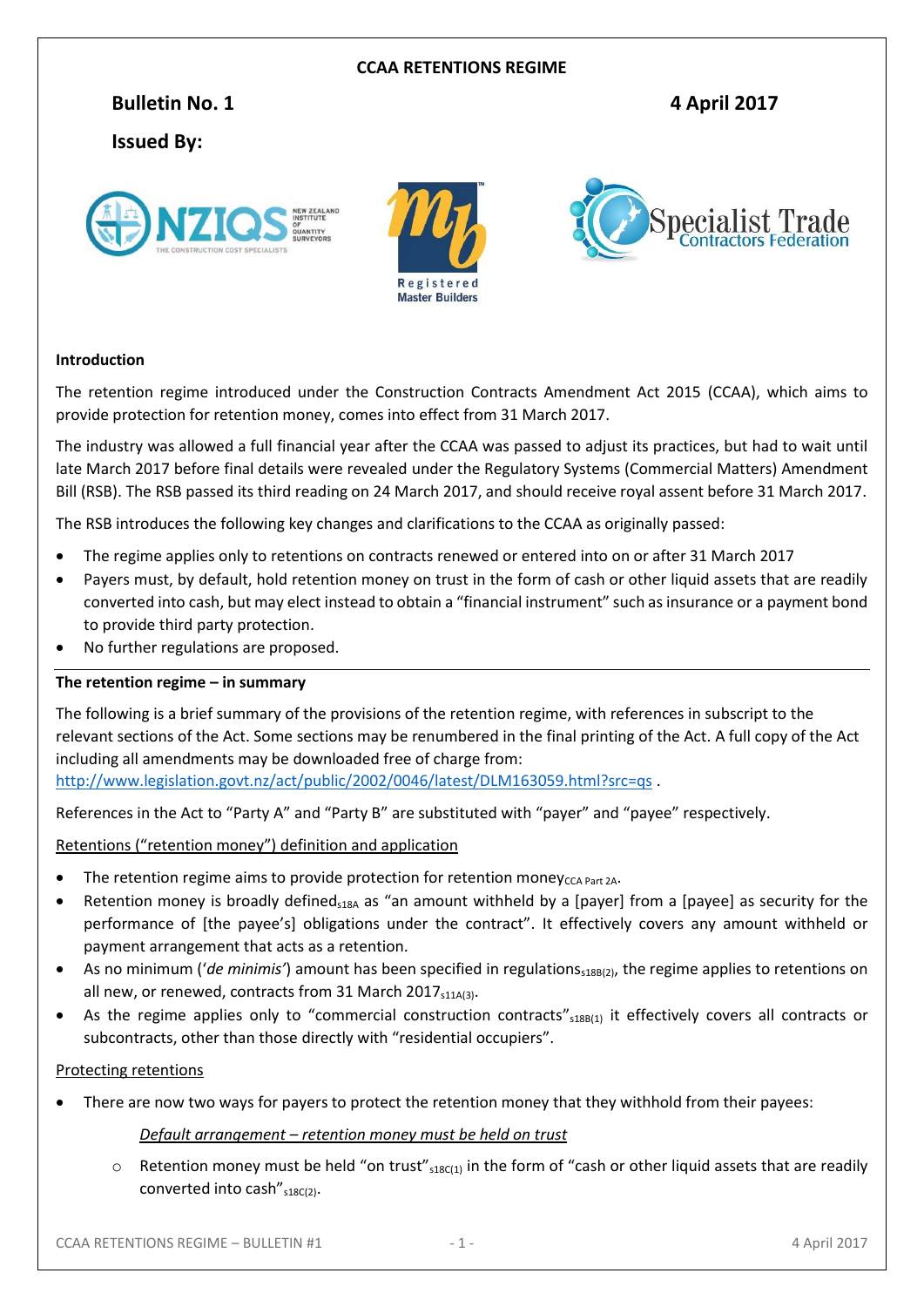- o The retention money held on trust does not need to be paid into a separate trust account, and may be mixed with other money in the payer's accounts $_{518E(2)}$ .
- o Proper records must be kept of all transactions $s_{\text{S18FC}}$ .
- $\circ$  The trust status of the retention money ends only when the retentions are paid out, the payee gives up its claim, or when the money otherwise is no longer payable under the contract or by law $_{518C(3)}$ .
- $\circ$  Retention money held on trust is not available for payment of the payer's debts and cannot be taken by a receiver or liquidator<sub>s18FA</sub>.
- o Retention money can only be used by the payer to remedy defects in the payee's performance of its contractual obligation $s_1$ <sub>8E(1)</sub>.
- $\circ$  Retention money may be invested at the payer's risk in accordance with the Trustee Act 1956<sub>518F</sub>.
- $\circ$  The payer must pay all costs in administering any trust<sub>s18|(1)(c)</sub>.

# *Alternative arrangement – retention money may be protected by a "complying instrument"*

- $\circ$  The payer does not need to hold retention money on trust to the extent that there is a complying financial instrument<sub>s18D</sub> such as a bond or guarantee<sub>s18FB(5)</sub>.
- o The instrument must:
	- Be issued by a licensed insurer or registered bank $_{518FB(2\&8)}$ .
	- Be issued in favour of, or endorsed with the interest of, the payee<sub>s18FB(3)(a)</sub>.
	- Require the issuer to pay retention money to the payee if the payer fails to pay when contractually  $due<sub>518FB(3)(c & d)}</sub>$ , provided that the payee complies with reasonable terms and conditions in making such claim $_{s18FB(6)}$ .
- $\circ$  The payer is responsible for ensuring that all premiums are paid and up to date<sub>s18FB(4)</sub>.

#### Requirements for accounting and records

- The payer must keep proper accounting and records of all retention moneys18FC(1), that comply with generally accepted accounting practice, are auditable, and which show:
	- o All retention money held on trust
	- o All retention money protected by instruments
	- o All dealings and transactions in relation to retention money or instruments.
- The payer must keep proper and readily verifiable records of all instruments $_{518FC(2)}$ .
- The payer must make records of accounting and instruments freely available to payees at all reasonable  $times_{s18FC(4)}$ .

#### Interest on late payment

 The payer will automatically be liable for interest at the contractual interest rate when retentions are released late<sub>s18G</sub>.

#### Prohibited provisions of contracts

- Any term of a construction contract will automatically be void which:
	- $\circ$  Makes payment conditional upon anything other than the payee's completion of its contractual obligations
	- o Makes the retention release date later than the date when the payee has completed its contractual obligations
	- o Requires the payee to contribute to the cost of administering any trust.

#### **Frequently Asked Questions**

#### **What are retentions?**

The Act defines *retention money* as money withheld by a payer from a payee as surety for a payee's obligations under the contract. However other arrangements may be caught, such as a milestone payment arrangement under which 95% of the contract price is payable on completion, in which case the unpaid 5% would be a retention.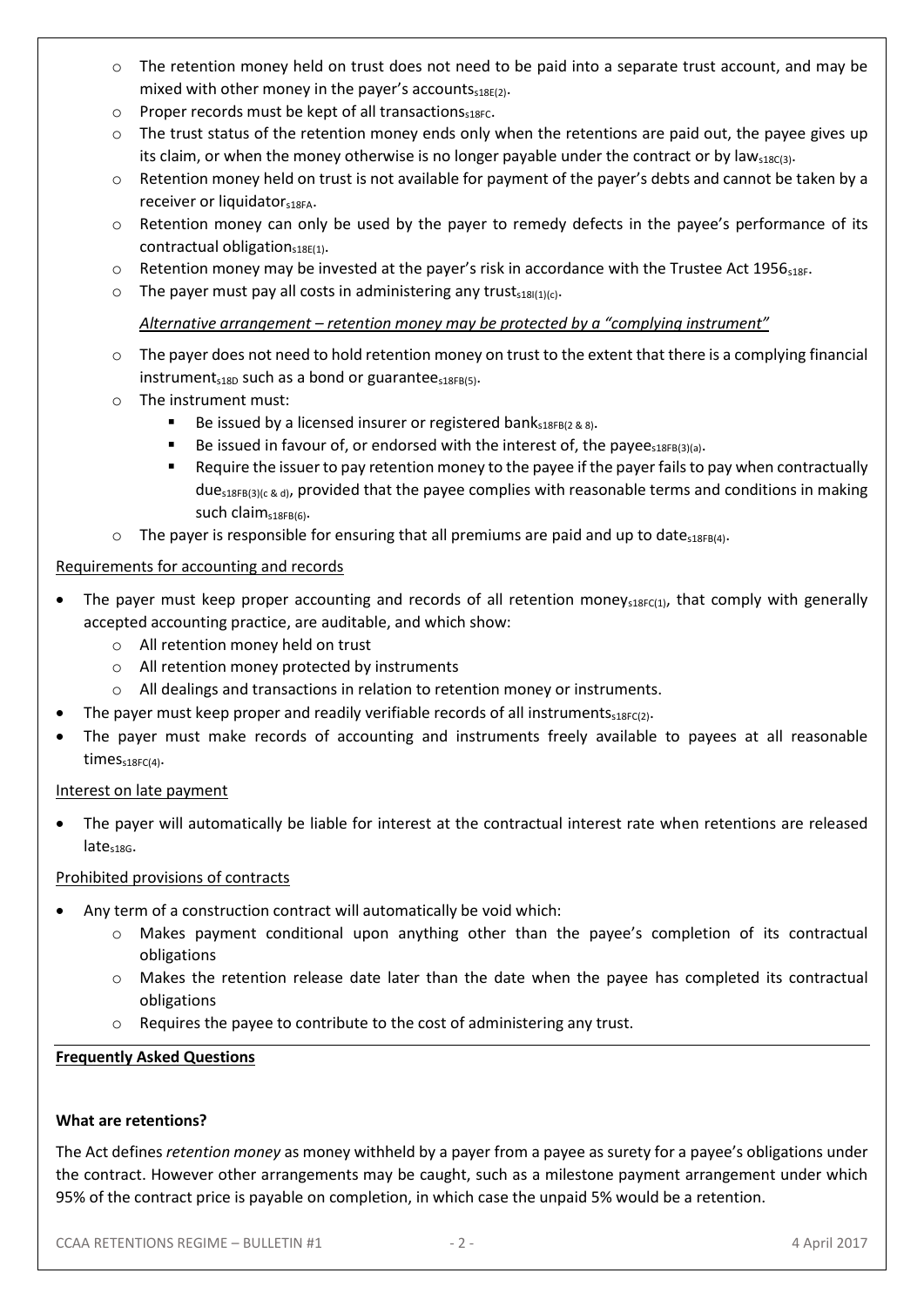#### **Who is caught by the regime?**

The regime applies to every contract between an owner (whether a developer, public body such as a council, or government department and a builder), and to all subcontracts between builders and subcontractors; in effect anyone (other than a homeowner) who withholds retentions.

#### **Does the regime mean that retentions are now compulsory?**

No. The regime merely introduces new rules that will apply whenever retentions are withheld. It is more likely to discourage the withholding of retentions.

#### **Are existing contracts affected?**

No, the Act is not retrospective. The regime applies only to contracts or subcontracts renewed or entered into from 31 March 2017.

## **Are housebuilding contracts affected?**

The regime does not apply to contracts with homeowners. However, it will apply to the subcontracts between residential builders and their subcontractors.

## **Can residential builders agree with owners that the regime will apply?**

No. Residential builders working for homeowners cannot 'contract in' to the Act. However, they may require that retentions held by the homeowner are protected in trust account or escrow facility. That is a commercial decision for each builder to take.

## **What does 'on trust' mean?**

The retentions deducted from payments belong to the payee from whom they are withheld, although they are not payable until they are properly due in accordance with the contract. They may be held in cash or other liquid assets that are readily converted into cash.

#### **Are accounts receivable a liquid asset?**

While certain categories of accounts receivable may qualify as a liquid asset they are constantly changing as amounts are paid, so even if they comply it may be impractical to rely upon them. Specific accounting advice would be required.

#### **Will the regime affect payers' cashflow?**

The general answer is yes. As cash or other assets under trust cannot be accessed by the bank or other creditors a payer's access to overdraft funding may be limited. A retention bond provided by a trading bank may have a similar effect on borrowing for working capital.

# **Do builders have to protect the full amount of retentions withheld from subcontractors, or only the net difference between the amount withheld from subcontractors and the retentions withheld from clients upstream?**

The typical retention sliding scale means that builders generally hold more from their subcontractors than is held from them under the head contract. As the consensus view is that retentions held upstream will not qualify as a liquid asset, the payer must protect the entire amount of retentions withheld from its subcontractors. A builder must protect the retentions it withholds, in the form of cash or other liquid assets held on trust, but may elect to provide a retention bond to partly or fully satisfy its trust obligation.

# **What happens to retentions when the payer goes into receivership or liquidation?**

Where retentions are held on trust for the benefit of the payee, it is not available to a receiver or liquidator. The Act does not indicate how the retention money will be released when a payer becomes insolvent.

#### **What happens if the payee doesn't remedy defects?**

The payer has the legal right to use some or all of the retentions to remedy defects where the payee has failed to do so after being properly notified of the defect.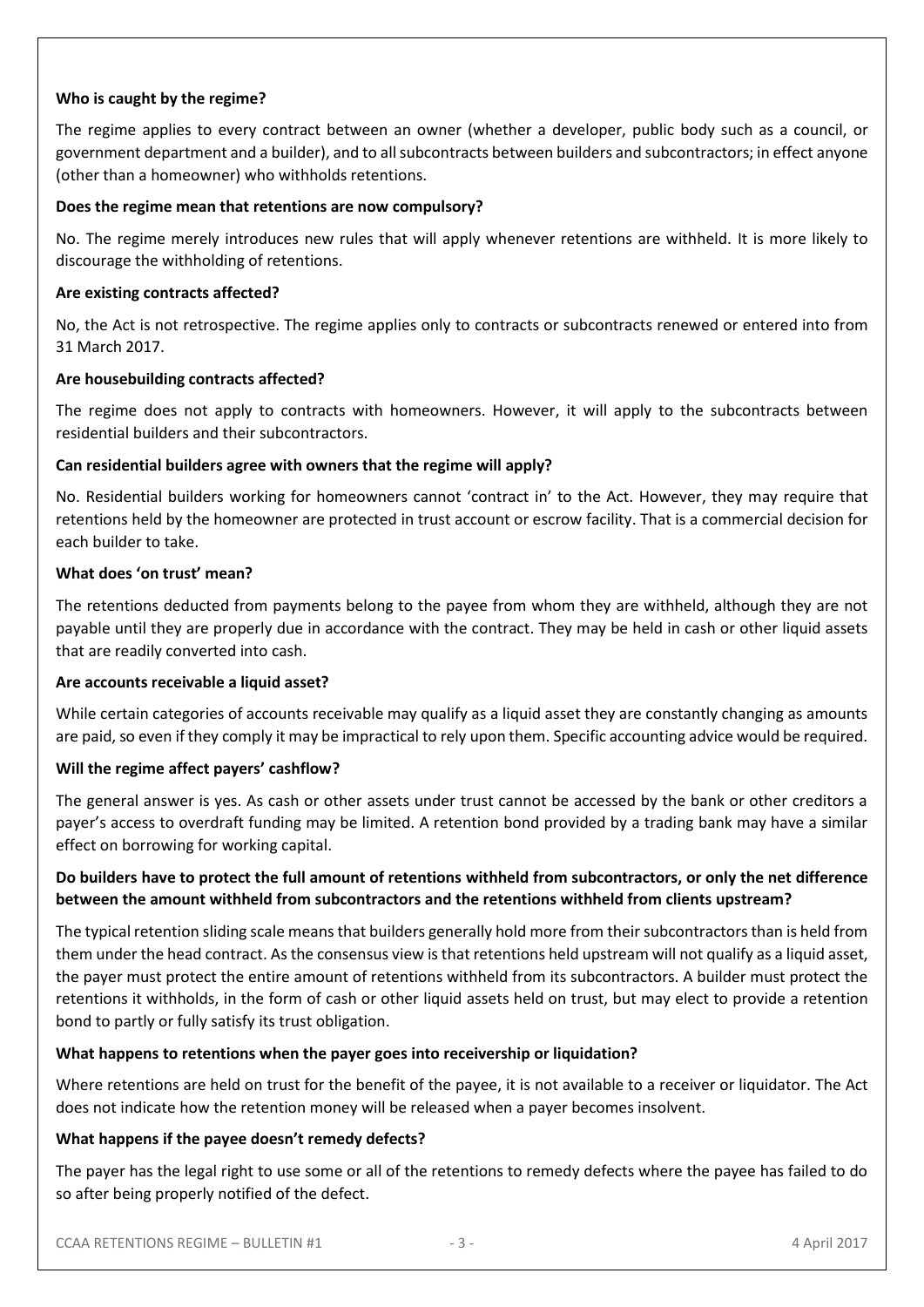#### **Are there any special accounting requirements?**

Every payer who holds retentions must have proper and auditable accounts showing all retention money transactions, and provide information to payees free of charge on request.

## **Does a payer need to set up a trust account for every payee?**

No. The Act does not require retention money to be held in a trust account at all. The retention money may be mixed with other money, but must be traceable through accounts that are auditable. The consensus view is that best practice is to hold retentions money in a separate bank account and not to mingle retention money for different payees to avoid traceability problems.

#### **Are special accounting arrangements necessary?**

The short answer is yes. The Act requires every payer who holds retentions to have proper, auditable accounts that show all retention transactions, and to make those records available, free of charge and on request, to the payees from whom the retentions are withheld.

Some contract accounting systems may be adequate for tracking the amount of retention money withheld by subcontractor and in total. It will take some time for industry practice to evolve, but it is expected that the primary accounting records for those purposes will include payment schedules, and some form of subcontractor statement showing the retentions held, by job and in total, and related transactions.

However, due to the unforeseen late amendments, accounting and reporting systems will need to be updated. For example, to ensure that withheld retention money corresponds with arrangements for trusts or liquid assets, or instruments such as retention bonds, and to provide reports to their payees.

## **What are the alternatives to the trust obligation?**

An alternative is for payers to provide a complying *instrument*, such as a retention bond provided by a bank or insurer.

## **Can a payer have some on trust and some protected by a retention bond?**

Yes. The payer is relieved from its trust obligation up to the value of any complying instrument, so may have some retentions covered that way, and the balance held on trust. They must of course ensure that their accounting systems and records identify the manner in which each payee's retention money is protected.

#### **How would a payee claim under a retention bond?**

The payee would apply to the bank or insurer if the payer fails to release the retentions, or if the payer goes into receivership or liquidation. There are particular rules for complying financial instruments.

#### **How will payees know whether a retention bond has been taken out?**

The payer must provide their payees with full details of any instruments or retention bond taken out.

#### **How will payees know how their retentions are protected?**

Payers must provide details to payees showing how their retentions are protected, including the amount protected under trust and/or covered by an instrument such as a retention bond.

#### **What happens if the payer doesn't take out the retention bond or keep it current?**

The retention bond (instrument) is an alternative, so if there is no valid bond the payer would have to comply with its default obligation to hold the retention money on trust, making the payer potentially liable for failing to comply with its duty as trustee.

#### **Are head contract forms affected?**

No significant changes are expected to industry-standard NZS 3910 and related NZ Standard documents, or to the NZ Institute of Architects standard forms on account of the retention regime, although no formal review has yet been undertaken.

#### **Do subcontract agreements need to be modified?**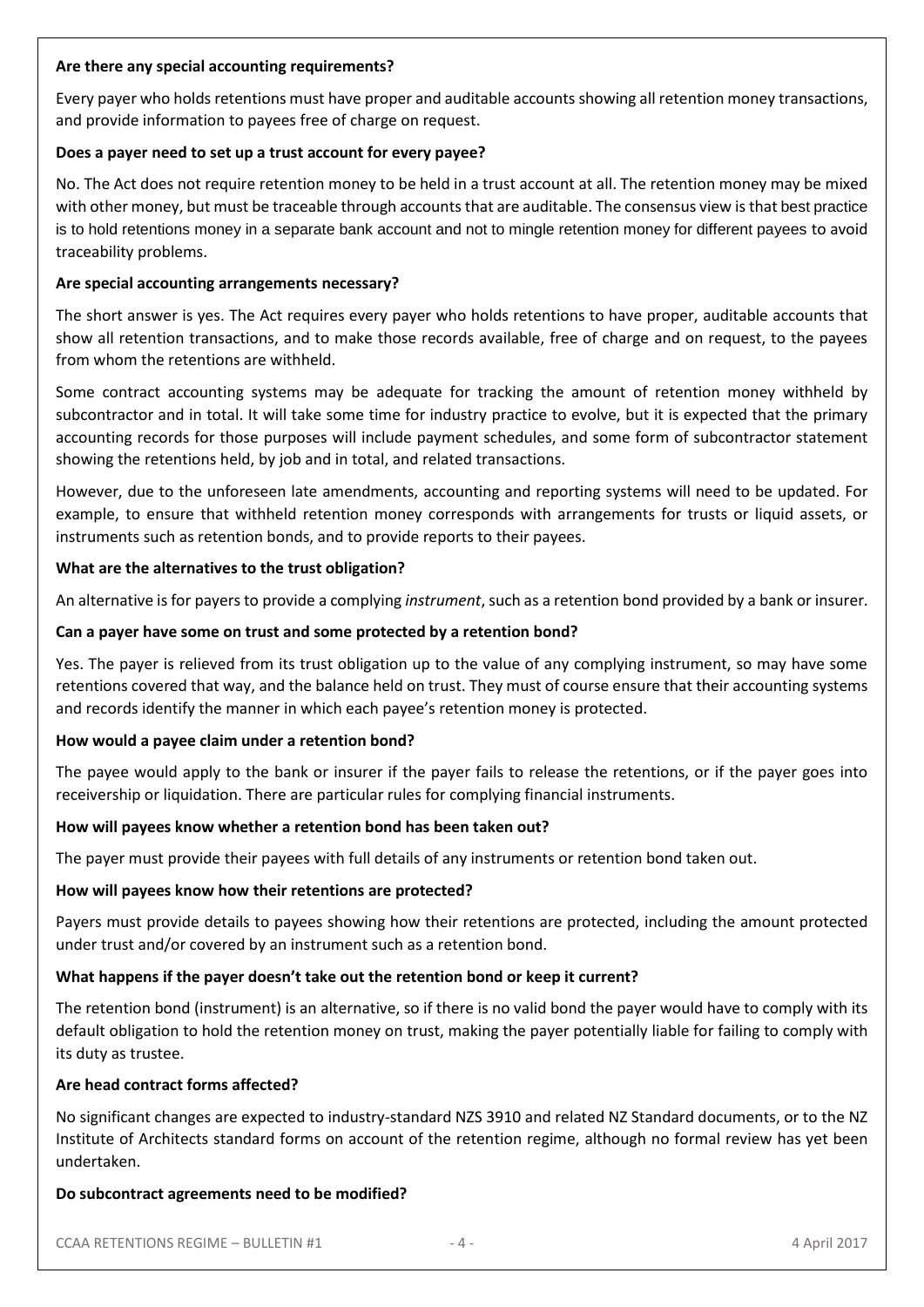Yes, in many cases, although this will take time to work through. Clauses in contracts that make the release of retentions conditional on anything other than completing contractual obligations will automatically be void. For example, temporary works or early finish trades such as scaffolding, demolition or piling may be entitled to release when their work is completed.

As most trades are completed at practical completion and have a defects remediation period, their final retention release will become due when they have completed their defect list at the end of the defect notification period. As this is earlier than most current subcontract agreements it should incentivise subcontractors to provide defect-free work, and to attend to their defects promptly as soon as they are notified. This will of course require payers to take greater care in defining the scope of subcontract work.

# **Must builders release their subcontractors' retentions when they complete their subcontract work?**

No, that would only apply where a subcontractor does not have a defect remediation obligation, such as a demolition subcontractor or scaffolder. Most other trades are complete when a practical completion certificate is issued. However, the final retention release may be due when they have remedied all properly notified defects at the expiry of the defect notification period. The conditions to be met for release should be set out in the relevant subcontract agreement.

#### **What happens if retentions are released late?**

The payer will be liable for interest at the rate set out in the contract, or if there is no agreed interest rate, at a default rate set by regulations. As no regulations have been issued the default rate, where a contract is silent on interest, is actually 0%. The provision for interest is intended to encourage the timely release of retentions.

## **What are the options for payers who don't want to hold retentions?**

Payers don't have to hold retentions at all, and they may agree with their payees to provide a bond in lieu of retentions (as in Schedule 5 to the NZS 3910 conditions of contract).

## **What is the benefit of retention bonds?**

A retention bond effectively protects the payee's retentions in the event of the payer's insolvency. Insurers claim to be able to provide retention bonds to approved applicants based on balance sheet information, at a cost comparable with bank bonds but without the cash flow impact.

#### **Are retention bonds available and at what cost?**

Insurers advise that they are already able to provide bonds. You should contact your insurance broker.

#### **Where do I get further information?**

Further information will be made available as the effect and meaning of the Act becomes clearer in the coming weeks and months. If you are a payer you should take specific advice from your accountant, lawyer and bank in order to ensure that you comply with the regime and can meet your cashflow requirements. The Ministry of Business, Innovation and Employment also has information on the retentions regime.

#### **Acknowledgement**

The New Zealand Institute of Quantity Surveyors, Registered Master Builders and Specialist Trade Contractors Federation acknowledge the contribution of Peter Degerholm, Calderglen Associates Limited, in preparing the information in this Bulletin.



#### **Disclaimer**

*The changes to the retentions regime are new and therefore the above information is preliminary and may be subject to change. This document is for general information purposes only and is not intended as specific legal or accounting advice. We recommend that each company and its directors obtain specific legal and accounting advice before taking*